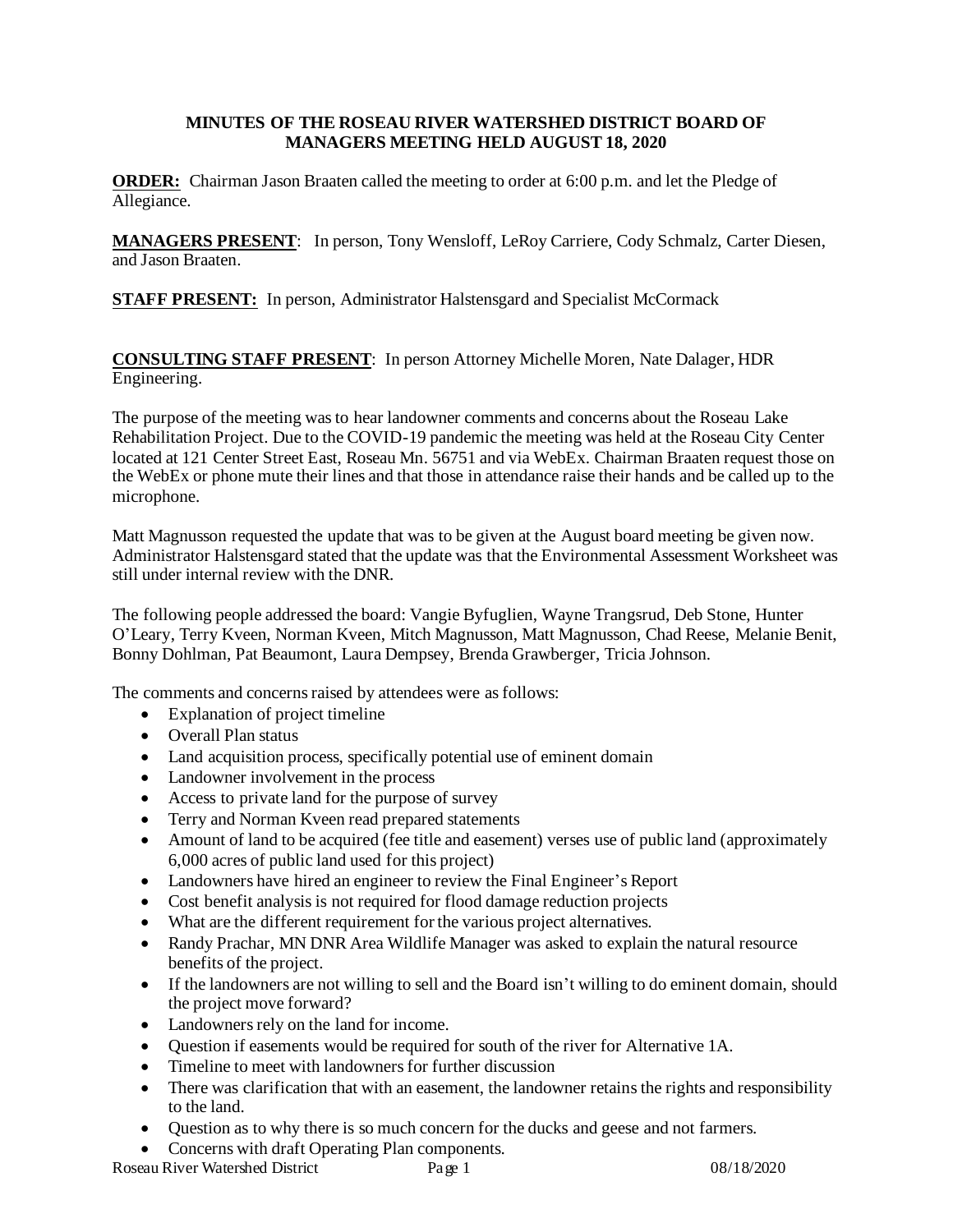- The landowners asked the Board and DNR to completely abandon the project.
- Institute for Justice spoke about the effects of eminent domain.
- Request to stop the flooding that impacts the area.
- Melanie Benit read aloud written comments (see attached)

Engineer Dalager, Administrator Halstensgard, Randy Prachar and Chairman Braaten answered the questions posed and addressed the comments presented.

After a **motion** by Manager Wensloff and second by Manager Diesen, the meeting adjourned at 7:52 p.m. Motion carried unanimously

Respectfully submitted,

\_\_\_\_\_\_\_\_\_\_\_\_\_\_\_\_\_\_\_\_\_\_\_\_\_\_\_\_\_\_\_\_\_\_\_ Cody Schmalz, Secretary Tracy Halstensgard, Administrator